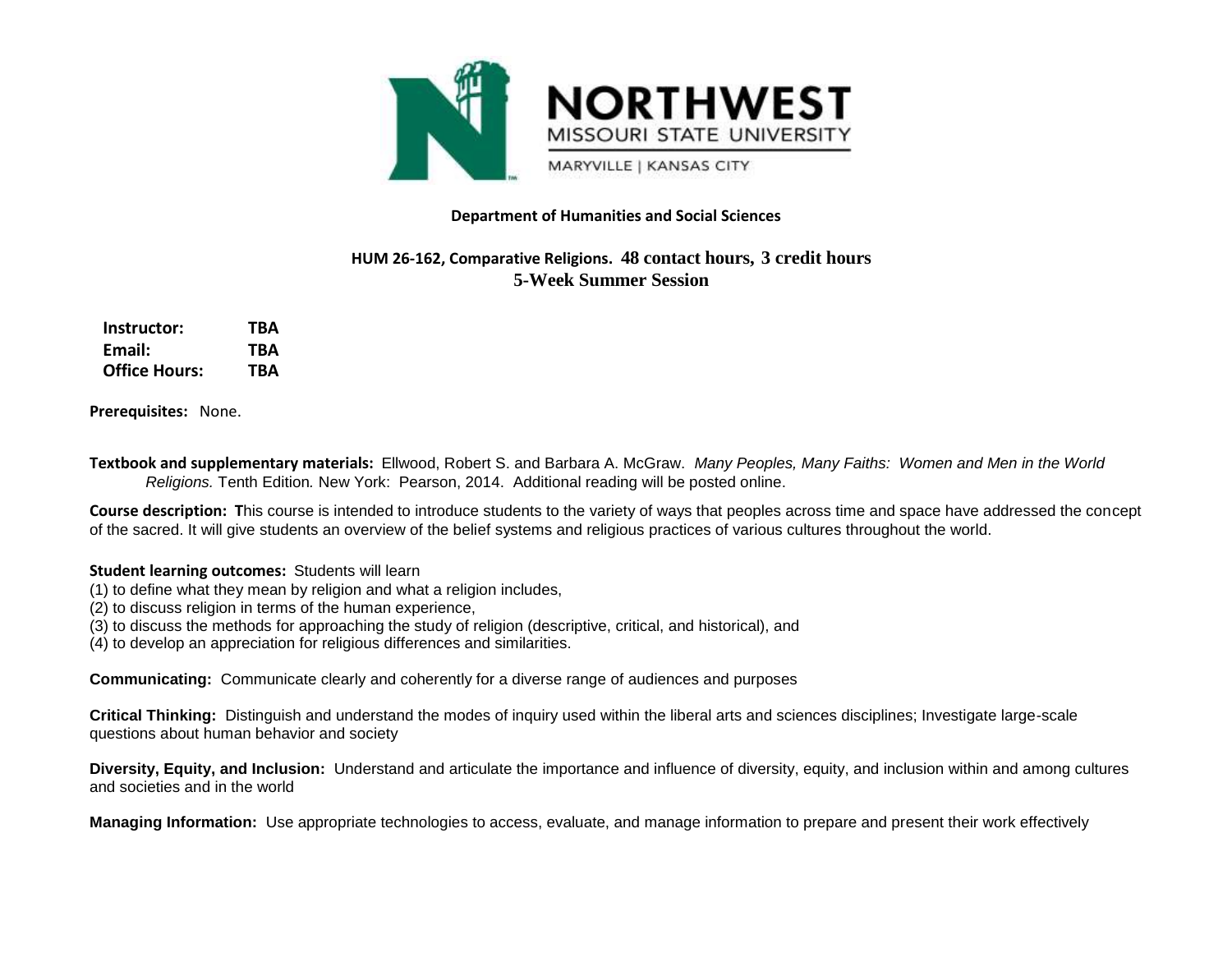| Program Outcomes                 | <b>Course Outcomes</b>              | Assessments            |
|----------------------------------|-------------------------------------|------------------------|
| Communicating                    | Use research effectively in written | Essays                 |
|                                  | text                                |                        |
| <b>Critical Thinking</b>         | Produce original expression of      | Essays                 |
|                                  | ideas                               |                        |
| Diversity, Equity, and Inclusion | Identify social and institutional   | Essays, Quizzes, Exams |
|                                  | changes that have fostered          |                        |
|                                  | equality and inclusion;             |                        |
|                                  | Demonstrate knowledge of this       |                        |
|                                  | history of oppression               |                        |
| Managing Information             | Gather, distill, and present        | Essays, Quizzes, Exams |
|                                  | information; Generate information   |                        |
|                                  | using contemporary technologies;    |                        |
|                                  | Access information using            |                        |
|                                  | contemporary technologies           |                        |
|                                  | including print and digital books,  |                        |
|                                  | journals, and interactive material  |                        |
| Valuing                          | Compare historical value            | Essays, Quizzes, Exams |
|                                  | perspectives recognizing            |                        |
|                                  | similarities and conflicts;         |                        |
|                                  | Recognize past ramifications of     |                        |
|                                  | value decisions of others           |                        |

**Assessment methods:** Your grade will be based on a combination of exams, quizzes, and primary source assignments. There will be a mid-term exam and a final exam. Each exam will consist of multiple choice, fill-in the blank questions, possible geography identification questions, short-answer Ids, and essays. The grading scale is as follows:  $A = 90\%$ ; B = 80%; etc.

Students are also expected to be able to answer questions from the readings and lecture material as well as ask relevant questions consistently throughout the semester.

**Instructional methods:** This class will consist of text and primary reading assignments. Students will receive feedback through their writing assessments.

**Grading scale:** There are 510 points available for this course. 90%= A; 80% = B; 70%= C; 60%= D; F=59% and below.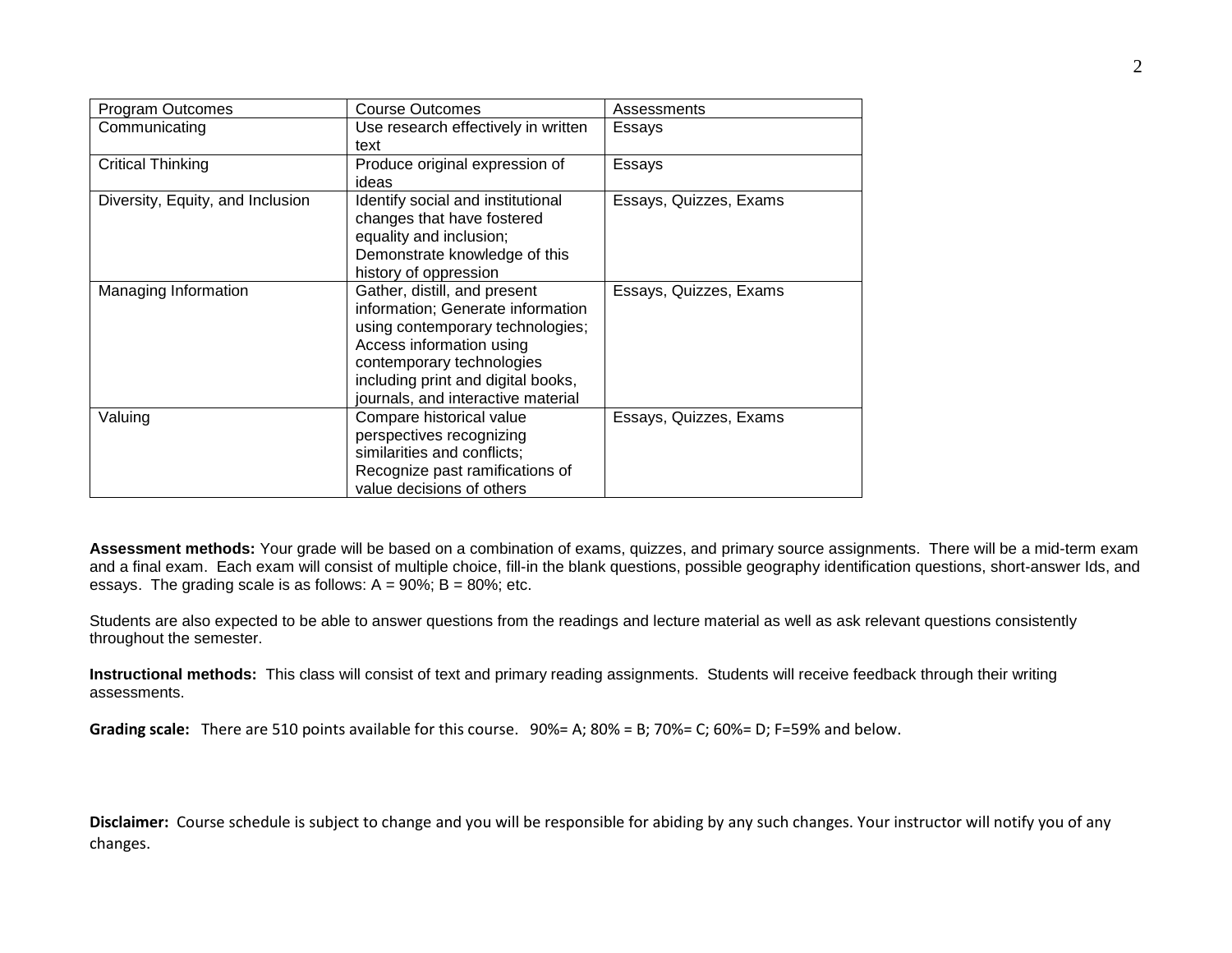## **Humanities 162 Comparative Religions Course Schedule**

**Note:** Course schedule is subject to change with instructor notification and students will be responsible for abiding by these changes.

| <b>Dates</b>        | <b>Topic</b>                                     | <b>Reading from Ellwood</b>                                                                                       | Media                             | Supplementa<br><b>I</b> Texts                                                                                                                                         | <b>Assessment - writing</b>                                                                                 | <b>Project - Pilgrimage</b>           |
|---------------------|--------------------------------------------------|-------------------------------------------------------------------------------------------------------------------|-----------------------------------|-----------------------------------------------------------------------------------------------------------------------------------------------------------------------|-------------------------------------------------------------------------------------------------------------|---------------------------------------|
| Week 1:             | Study of<br>religion;<br>Indigenous<br>Religions | Read Chapter One:<br>Understanding the<br>World's Religious Heritage<br>Read Chapter Two: The<br>Sacred in Nature |                                   | <b>Body Ritual</b><br>Among the<br>Nacerima                                                                                                                           | Summarize the article<br>in words. What is the<br>author's point in<br>writing this article?<br>(250 words) |                                       |
| Week 2:             | Hinduism                                         | Read Chapter Three: Life<br><b>Against Time</b>                                                                   |                                   | Bhagavad<br>Gita                                                                                                                                                      | DBQ - 10 points (250<br>words)                                                                              |                                       |
| Week 3:<br>Mid-Term | <b>Buddhism</b>                                  | Read Chapter Four:<br>Wisdom Embarked for the<br><b>Farther Shore</b>                                             | Kundun – 50 points (500<br>words) | <b>Fourth Noble</b><br>Truth by<br>Walpola<br>Rahula<br>Memorial on<br>the Bone of<br>the Buddha<br>Emperor<br>Wuzong's<br>Edict on the<br>Suppression<br>of Buddhism | DBQs - 10 points (250<br>words)                                                                             | Pilgrimage - 20 points<br>(500 words) |
|                     | Shinto, The<br>Dao,<br>Ancestorism               | Read Chapter Five: Dragon<br>and Sun                                                                              | Sweeping the Tomb Day             | Selections<br>from the<br>Daodejing                                                                                                                                   | DBQs - 10 points (250<br>words)                                                                             |                                       |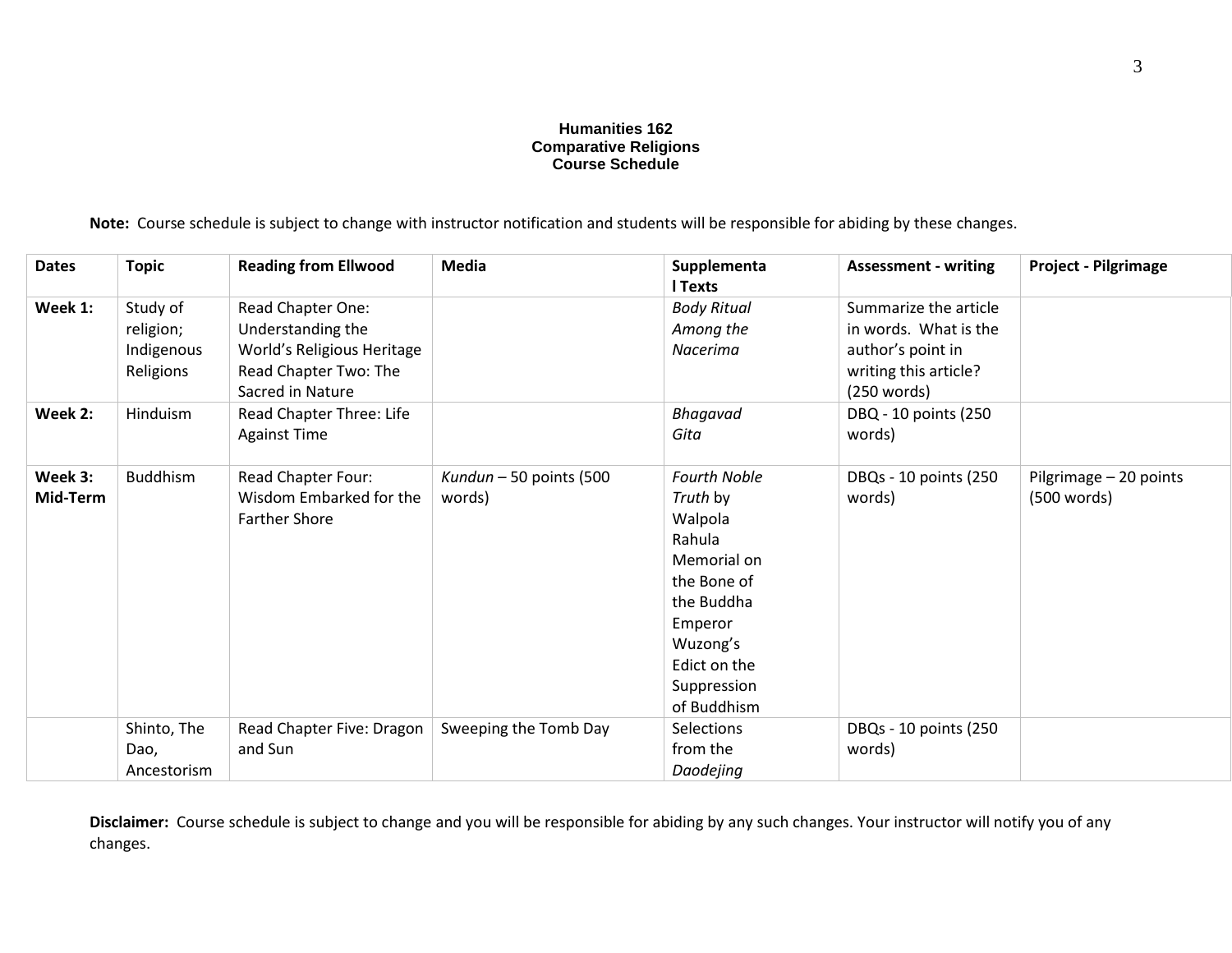|         |                    |                                                                         |                                          | Selections<br>from<br>Confucius                |                                 |                                       |
|---------|--------------------|-------------------------------------------------------------------------|------------------------------------------|------------------------------------------------|---------------------------------|---------------------------------------|
| Week 4: | Zoroastrianis<br>m | Read Chapter Six: One<br>God, Many Words of<br>Wonder                   | Documentary on Jerusalem                 |                                                |                                 | Pilgrimage - 20 points<br>(500 words) |
|         | Judaism            | <b>Read Chapter Seven:</b><br>Keeping Covenant With<br>God in History   | God on Trial - 50 points (500<br>words)  | Assyrian<br>Siege of<br>Jerusalem              | DBQs - 10 points (250<br>words) |                                       |
| Week 5: | Christianity       | <b>Read Chapter Eight:</b><br>Spreading the Word of<br>God in the World | Holding the Key                          | <b>First Crusade</b>                           | DBQs - 10 points (250<br>words) | Pilgrimage - 20 points<br>(500 words) |
|         | Islam              | <b>Read Chapter Nine:</b><br>Submitting to the Will of<br>God           | Instruction on the Hajj; Inside<br>Месса | Expansion of<br>the Early<br>Islamic<br>Empire |                                 |                                       |